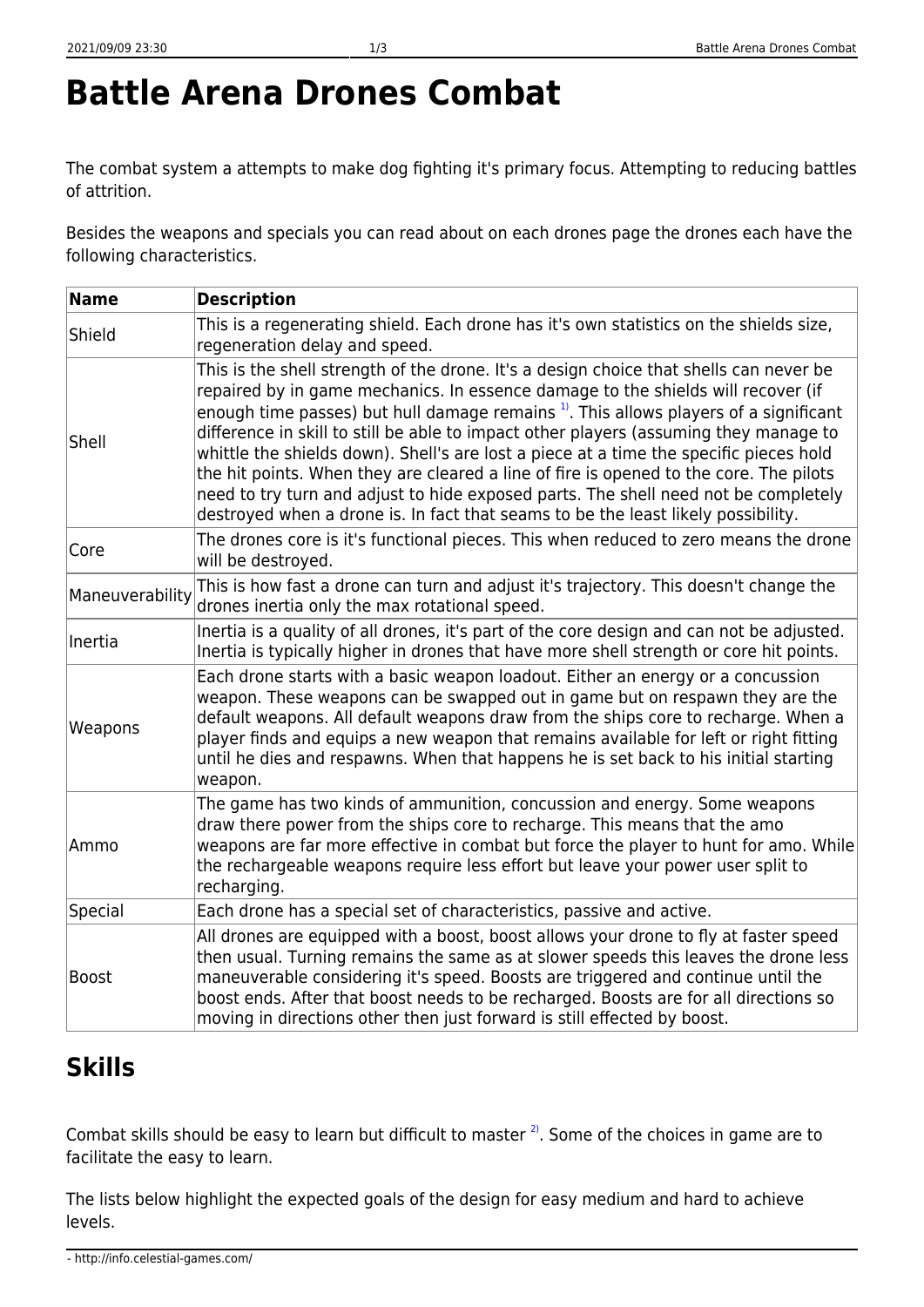#### **Easy Skills**

- Flying and shooting.
- Damaging shields enough to reach the shell.
- Using the core recharged weapons as apposed to ammunition based weapons.
- Random use of the specials to sometimes gain advantage.

#### **Medium Skills**

- Targeting the same side of a drone to work down a specific area to reach the core.
- Switching between energy and concussion weapons as you are targeting different areas of the drone.
- Using your specials timed in such a way as to achieve maximum impact.
- Basic adjusting of drone's configuration to fit your playstyle well.
- Having a better hit miss fire ration so you don't waste as much power or ammunition.
- Flying in more complex patterns and using boost to create opportunities or avoid conflicts when you are in a bad position.

#### **Hard Skills**

- Switching weapons in combat between energy and concussion as you switch from breaking shields to hull, then back to a combination when attacking core.
- Coordinated use of various specials to create huge team advantages.
- Adjusting your drones configurations to better take advantage of it's strengths against some of your opposition.
- Flying to keep your damaged side away from your enemies fire field.
- Switching between ammunition based weapons and rechargeable weapons to get the most firepower from both without loosing too much of your ammunition.

#### **Piloting**

Basic flight skills are navigation and the ability to think upside down forgoing the need for the terrain. The next level it spacial perception and being aware what beside you and behind you when piloting. Also the ability to manage the inertia when trying to navigate tight spaces. The last level is about movement angles and gaining advantages but adjusting the number of trajectories you moving on to move faster and in more difficult ways for others to follow you.

#### **Strategy**

There are a few strategies to be learnt in combat. First is NEVER stand still. Then the ability to lead your targets. Fight from good angles. Also to reload before combat try avoid damage when your shield break to let them charge. Also deciding when to get a refresh on your secondary and which one to take to best deal with your opponents.